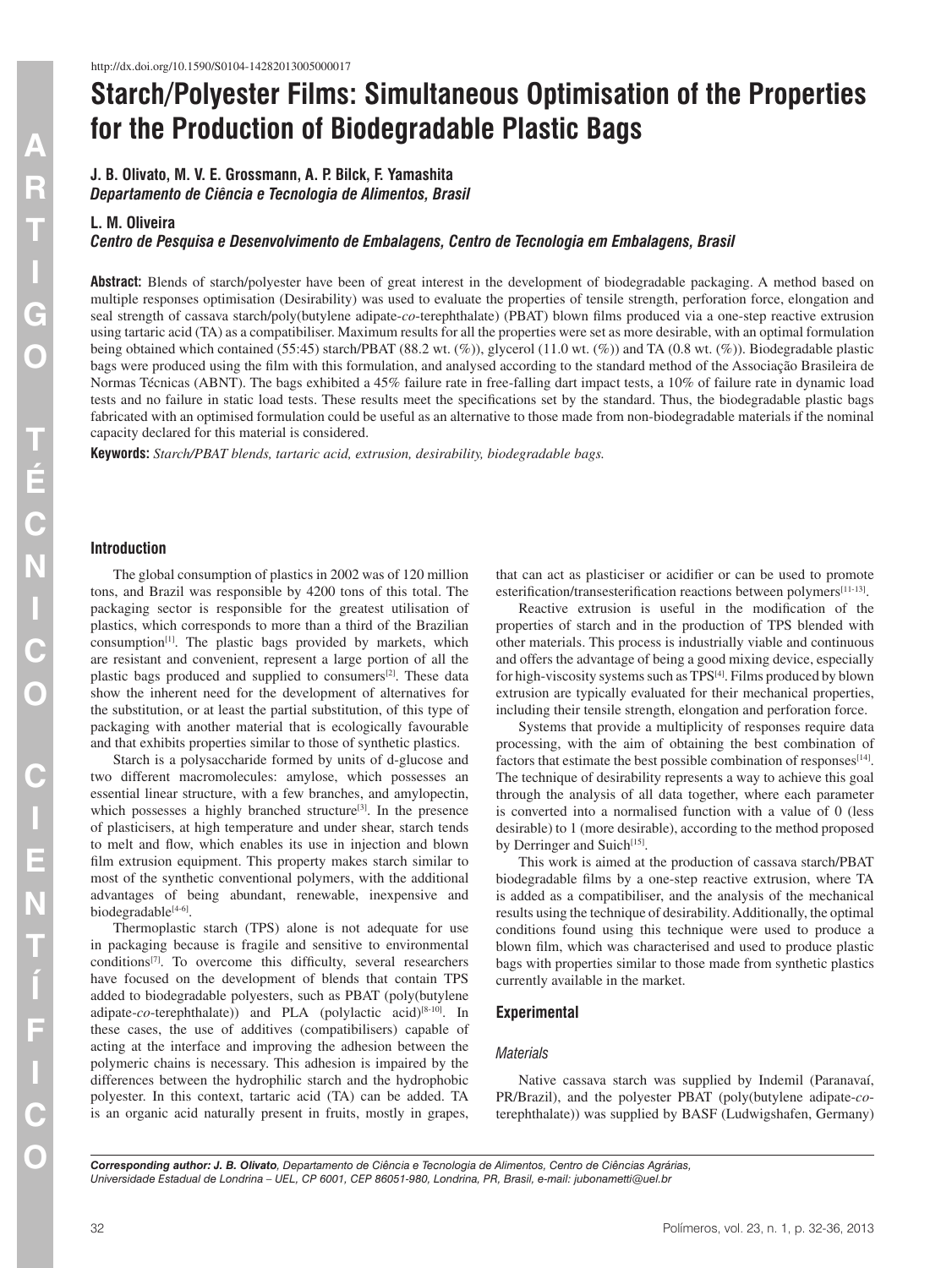| <b>Samples</b> | Components $(\% )$      |          |                      | Pseudo-components* |     |     |
|----------------|-------------------------|----------|----------------------|--------------------|-----|-----|
|                | Starch + PBAT $(55:45)$ | Glycerol | <b>Tartaric acid</b> |                    |     |     |
| S <sub>0</sub> | 88.0                    | 12.0     | 0.0                  | 0.3                | 0.7 | 0.0 |
| S <sub>1</sub> | 87.0                    | 11.9     | 1.1                  | 0.0                | 0.6 | 0.4 |
| S <sub>2</sub> | 89.5                    | 9.9      | 0.5                  | 0.8                | 0.0 | 0.2 |
| S <sub>3</sub> | 87.5                    | 11.9     | 0.5                  | 0.2                | 0.6 | 0.2 |
| S <sub>4</sub> | 89.0                    | 9.9      | 1.1                  | 0.6                | 0.0 | 0.4 |
| S5             | 88.3                    | 10.9     | 0.8                  | 0.4                | 0.3 | 0.3 |

| <b>Table 1.</b> Concentration of the components in the formulations according to a mixture design. |  |  |  |  |
|----------------------------------------------------------------------------------------------------|--|--|--|--|
|                                                                                                    |  |  |  |  |

\*To calculate the pseudo-components' values, the equation  $x_i = c_i - a/1 - \sum a_i$  was used, where  $x_i$  = starch + PBAT,  $x_2$  = glycerol and  $x_3$  = tartaric acid;  $c_i$  is the actual concentration; and  $a_i$  is the lower limit of each component in the mixture design.

under the commercial name Ecoflex®. Glycerol supplied by Dinâmica (Diadema, SP/Brazil) and TA supplied by Sigma-Aldrich (Steinheim, Germany) were also used.

# *Methods*

# Experimental design

To evaluate the influence of glycerol as a plasticiser and TA as a compatibiliser in starch/PBAT blends, a mixture design was proposed, as shown at Table 1, in which the third component of the ternary mixture is represented by starch + PBAT in a 55:45 (wt) proportion.

After a polynomial model was fit to the response, its simultaneous optimisation was conducted using the technique of Desirability according to the method described by Derringer and Suich<sup>[15]</sup>, which parameters were defined as more desirable  $(1)$  and less desirable (0) with base of the obtained results of the tested formulations (Table 2). The STATISTICA 7.0 software package (Statsoft, Tulsa/USA) was used to analyse data and plot the graphics of the properties of the films.

#### Blown film extrusion

Pellets were produced using a laboratory single-screw extruder (model EL-25, BGM, São Paulo, Brazil) with a screw diameter (D) of 25 mm and a screw length of 28D according the mixture design shown in Table 1. The barrel temperature profile was maintained at 100/120/120/120 °C from the feeding zone (zone 1) to the die zone (zone 4). The screw speed was 40 rpm, and a die with six 2 mm diameter holes was used. The pellets were subsequently re-extruded using the same extruder to obtain blown films with a barrel temperature profile of 100/120/120/130 °C and 130 °C for the 50 mm film-blowing die and a screw speed of 40 rpm. The feed rate was maintained to ensure that the screw operated at full load. The film thickness was controlled via the roll-speed control and the air flow and was maintained between 100 and 150 µm.

#### Characterisation and mechanical analysis

A model [TA.XT2](TA.XT)i texture analyser (Stable Micro Systems, Surrey/England) fitted with a 50 kg load cell was used to perform the tensile, seal and puncture tests on the films. The tensile tests were based on ASTM standard method D882-00<sup>[16]</sup>. Ten samples of each formulation were cut in the longitudinal direction with a length of 50 mm and a width of 20 mm and were fit to the tensile grips. The crosshead speed was set at 0.8 mm/s, and the initial distance between the grips was 30 mm. The tensile strength (MPa) and elongation at break (%) were determined.

The puncture tests were performed based on ASTM standard method F1306-90<sup>[17]</sup> with 10 samples of each formulation, which were fixed in an appropriate dispositive that allowed exposure of 35 mm of the sample. The perforation was realised using a cylindrical

**Table 2.** Maximum and minimum results obtained for the tested formulations used as reference in the simultaneous optimisation of the responses

| <b>Parameters</b>      | <b>Higher limit</b> | <b>Lower limit</b> |  |
|------------------------|---------------------|--------------------|--|
| Seal Strength (N)      | 720.27(1)           | 188.51(0)          |  |
| Tensile Strength (MPa) | 6.81(1)             | 2.65(0)            |  |
| Elongation $(\% )$     | 736.68 (1)          | 176.92(0)          |  |
| Puncture Force (N)     | 24.36(1)            | 10.99(0)           |  |

Values in parentheses are the Desirability.

probe with a diameter of 3.0 mm and a speed of 0.4 mm/s, which was used to perpendicularly pierce the sample. The puncture force (N) was determined.

Seal strength (N) was measured based on standard method ASTM F88-00<sup>[18]</sup> using 10 samples of each formulation that were 80 mm long and 25 mm wide. The samples were fixed into the tensile grips of the equipment, and the sealing area was positioned in the centre, perpendicular to the direction of traction. All the formulations were sealed in a hot-bar sealer, in which the temperature (140 °C) and the time (3 seconds) were kept constant. The sample was then submitted to traction with a crosshead speed of 1.0 mm/s until the seal was disrupted. Before all of the tests, the samples were conditioned at  $23 \pm 2$  °C and  $53 \pm 2\%$  RH for 48 hours.

The mechanical properties and seal strength were evaluated to obtain an optimised formulation according to the Desirability technique. Tensile strength, elongation, puncture force and seal strength were specified as the maximum levels desirable (Table 2). The formulation S5 (closer to the optimal formulation) was then used to produce plastic bags, which were submitted to free-falling dart impact tests, static load tests and dynamic load tests performed at the Centre for Research and Development of Packages (Centro de Pesquisa e Desenvolvimento de Embalagens, CETEA/ITAL), Campinas/SP/BR, according parameters specified in the ABNT NBR 14937:2010 standard<sup>[19]</sup>.

To determine the bags' dynamic load strength, ten samples that contained 1 kg loads (declared as the nominal capacity) were tested in a vertical harmonic oscillation simulator operated with displacement amplitude of  $100 \pm 2$  mm and at a frequency of  $1 \pm 0.1$  Hz for  $100 \pm 2$  seconds. The static load strength tests were performed with five samples that contained 1 kg and were suspended by their handles in a tubular support for  $120 \pm 1$  minute. For both tests, the results are expressed as the presence or absence of failure (visual rupture with size > 10 mm).

Twenty specimens with diameters of  $125 \pm 2$  mm were used to determine the material's falling dart strength, in which a dart with a polished surface and spherical tip diameter of  $38 \pm 1$  mm and a weight of  $60.0 \pm 0.3$  g was positioned 660 mm from the specimen such that it impacted the centre of the specimen during free fall. The results are expressed as the occurrence of a rupture of any size after the dart impact.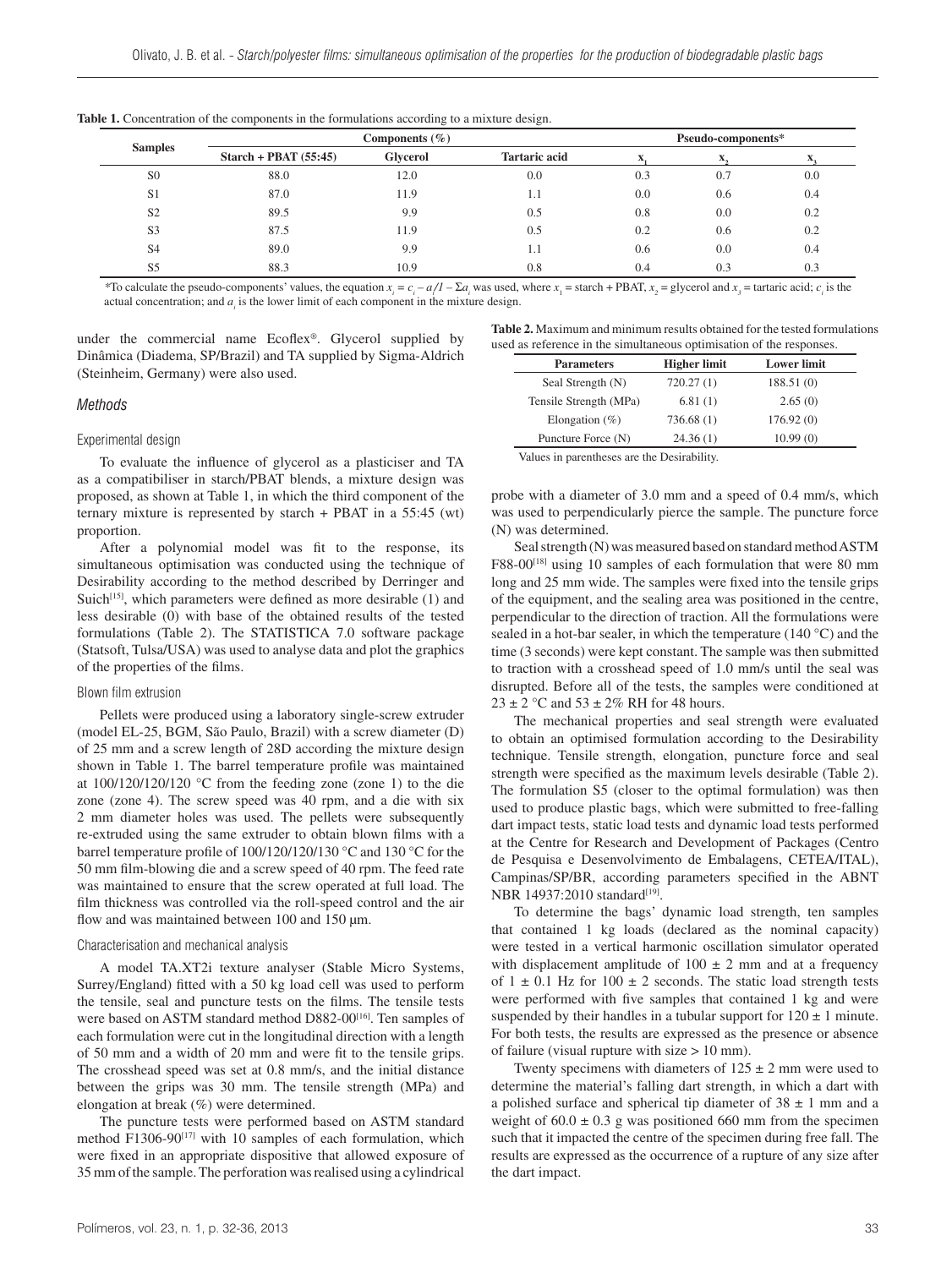# Scanning Electron Microscopy (SEM) Analysis

An FEI model Quanta 200 scanning electron microscope (FEI, Tokyo, Japan) was used for the observations of the fractured surface of the film-blown samples. The samples were submerged in liquid nitrogen and then broken (cryogenic fracture). Before being coated with a gold layer, the samples were stored at 25 °C in a desiccator with CaCl<sub>2</sub> ( $\approx$ 0% RH) for 3 days. The coating was applied using a sputter coater (BAL-TEC SCD 050). Images were taken of the fractured surface at 800× and 1600× magnification.

# **Results and Discussion**

# *Analysis of the results and the simultaneous optimisation*

The diagram shown in Figure 1 presents the curves with the response observed for each variable analysed with the values of the other variables fixed. Each line shows the individual behaviour of the variables for each property analysed keeping constant the other variables. The results of all the properties used as reference in the Desirability technique are shown at Table 2.

The ability to seal a flexible film is one of the most important properties of the materials used in flexible packaging; it is essential to the integrity of the packaging and to guarantee the shelf-life of the packaged product<sup>[20]</sup>. The results of sealing strength varied from 190 to 720 N (Table 2). The glycerol content had little influence on this property, and a greater sealing strength to traction was observed when low concentrations of tartaric acid (TA) were used.

The puncture force is a quality parameter for materials used in the packaging of products with tips, edges and other protrusions that might damage the packaging $[21]$ . The puncture force was observed to increase with the use of greater proportions of TA in the films, whereas for glycerol, the opposite effect was observed in which higher levels of glycerol resulted in films with a lower puncture force (Figure 1). The plasticiser action of glycerol, which is expected to reduce the intermolecular forces between the polymer chains, is responsible for this result, as also reported by other authors[22,23]. This plasticiser action also contributes to an increase in the elongation of the films because of the higher molecular mobility promoted by the addition of the plasticiser.

Tartaric acid, a dicarboxylic acid, induces acid hydrolysis of the starch chains, which reduces the molecular weight of the starch and consequently changes its melting temperature and viscosity, critical properties in the processing of thermoplastic starch. The inclusion of TA also results in more flexible films (higher elongation)<sup>[24]</sup>. Furthermore, the use of TA as an additive could allow the interaction of this component with the hydroxyl groups of the starch molecules, which promotes esterification/transesterification reactions that interconnect the polymer chains and improve the material's resistance, as observed in our previous works<sup>[25]</sup>.

Taking this into consideration, a comparison of the results shown in Figure 1 for the tensile strength and elongation of films, indicate that better results were achieved for both properties at intermediate concentrations, which produce more resistant and flexible films. These results show that, at these proportions, a balance exists between hydrolytic action and crosslinking promoted by the TA.



**Figure 1.** Desirability diagram based on the parameters of seal strength (N), tensile strength (MPa), elongation (%) and puncture force (N).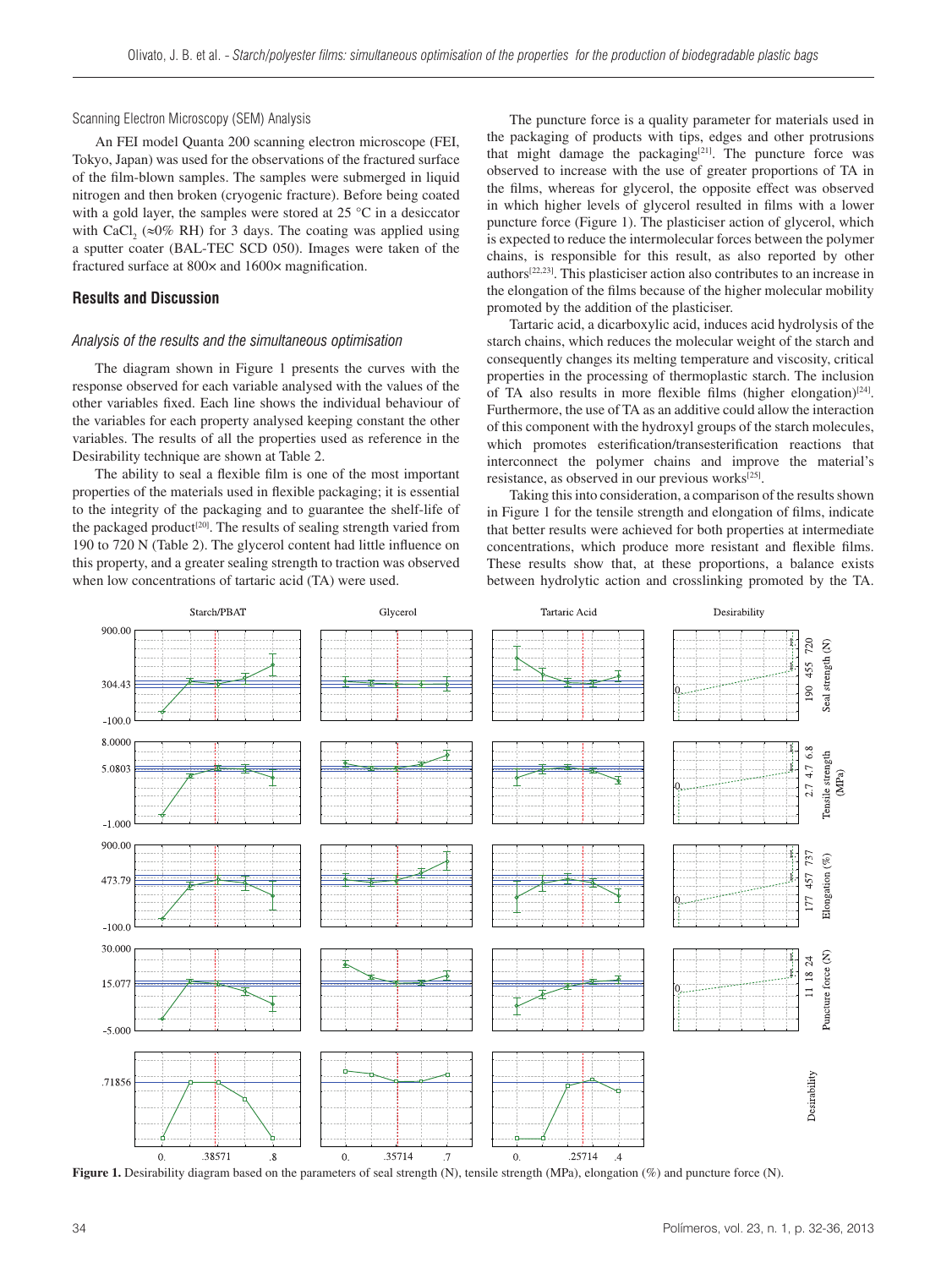

 $(a)$ 

 $(b)$ 

Figure 2. SEM images of fractured samples S0 (left) and S5 (right) at 800 $\times$  magnification.

Thus, the compatibiliser action of TA in the films improves the interaction between the starch and hydrophobic PBAT, as evidenced by the SEM images in Figure 2.

The SEM image of the S0 sample (without TA) shows starch granules that have not been completely disrupted (Figure 3) and are distributed throughout the film polymer matrix, which has resulted in a non-homogeneous structure (Figure 2). With the addition of TA (sample S5), the disruption of starch granules is facilitated, and the compatibility between the polymer phases is improved, which has resulted in films with a continuous and more homogeneous matrix. Similar results were obtained by Miranda and Carvalho<sup>[26]</sup>, who compatibilised blends that contained thermoplastic starch and low-density polyethylene using citric acid, and by Olivato et al.<sup>[27]</sup>, who included citric acid in blends of starch/PBAT.

Based on the diagram shown in Figure 1, when the global Desirability (last line of the diagram) is considered, changes in both the TA concentration and the fraction that contains starch + PBAT influenced significantly the results of Desirability, and the use of intermediate concentrations of these components were observed to result in formulations with optimised properties. Thus, the Desirability function has resulted in values (pseudo-components data) that correspond to 0.386 for the mixture starch+PBAT (88.2% w/w), 0.357 for glycerol (11.0% w/w) and 0.257 for TA (0.8% w/w). This composition therefore represents the most desirable formulation (expressed by the vertical line in the diagram).

# *Evaluation of the properties of plastic bags made with the selected film*

The S5 formulation was closer to the theoretical values obtained by the Desirability function and was used for the production of films for biodegradable plastic bags (Figure 4). The results obtained for the analysis of these bags with respect to the free-falling dart impact strength, the static load strength and the dynamic load strength are shown in Table 3.

According to standard NBR 14937:2010<sup>[19]</sup>, the fail tolerance is 50% in the free-falling dart impact strength test and 20% in the static load strength and dynamic load strength tests. Based on these tolerances, the developed sample meets the requirements set in the standard, once the bags produced with the optimised formulation (S5) exhibited a 45% failure rate in the free-falling dart impact



**Figure 3.** SEM image of fractured sample S0 at 1600× magnification. The arrows indicate granules of starch not completely disrupted.



**Figure 4.** Biodegradable plastic bags developed using the S5 formulation.

strength test, a 10% failure rate in the dynamic load strength test and no failure in tests of static load strength. We therefore conclude that the developed bags are suitable for commercial use, taking into account the declared nominal capacity declared of this material.